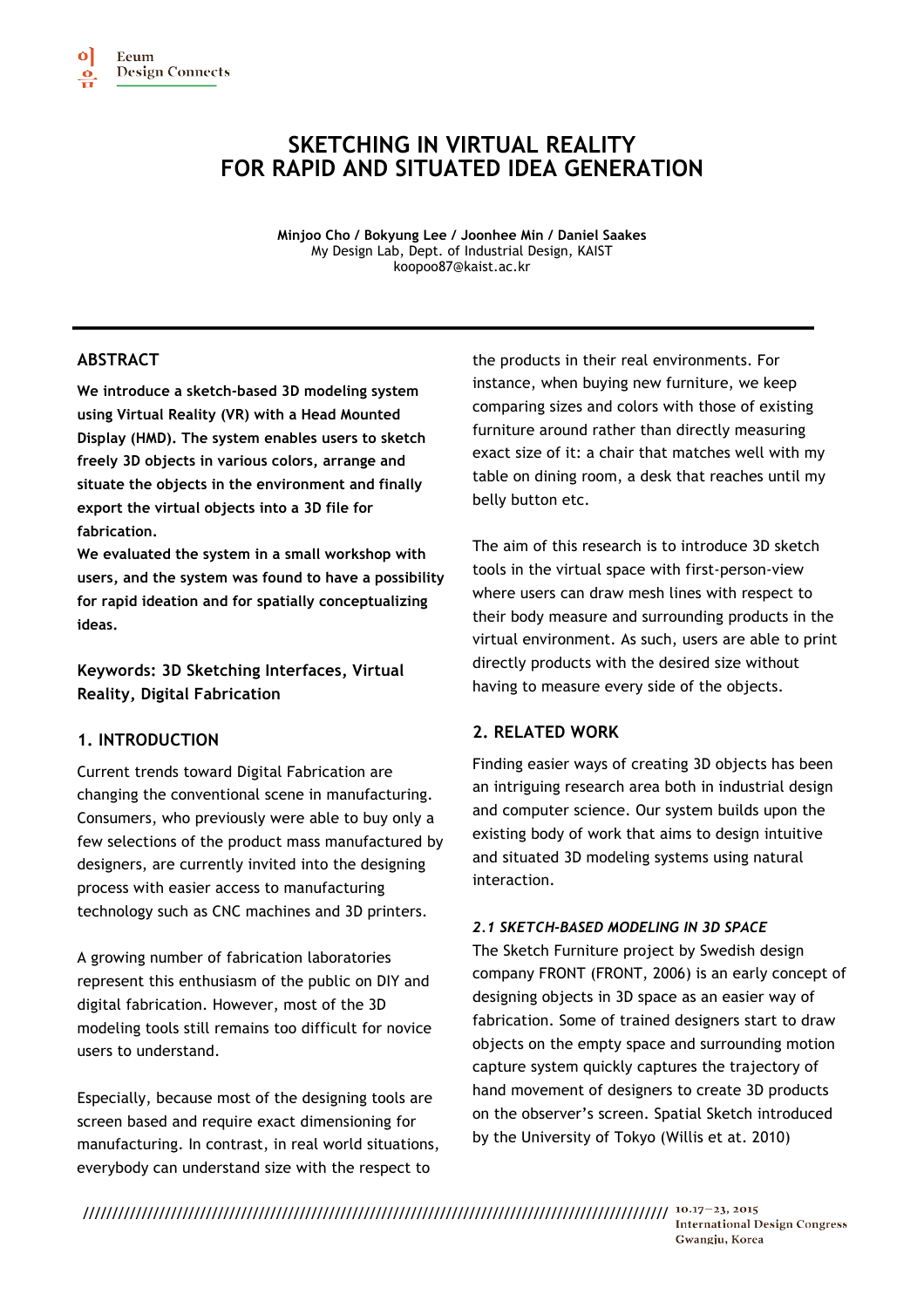focused on 3D sketching system in the real space with instance visual feedback on 2D display. Noting that 3D sketch lines are mostly used to describe an approximate shape of the object, the research came up with an algorithm to create a solid mesh out of few contour lines. However, the research indicated that designers actually produced better 3D objects without results shown up in 2D screen due to difficulty in an automatic spatial conversion of objects from 3D to 2D.

#### *2.2 SITUATED MODELING*

Parallel to the 3D sketching approach encouraging freedom of expression on 3D space, situated modeling approach builds 3D rendered copies of tangible primitive shapes attached with markers in the real space. Body Avatar (Yupeng Zhang, Teng Han,TEI 2013) and Situated modeling (Manfred Lau, Masaki Hirose, TEI 2012) either copy human-body gesture of the user or existing 3D object to create new shape of objects. Despite comparatively rapid in visualizing 3D object, Body Avatar reflects mirrored image of the user that is only effective in building a specific objects covering the user's body, and Situated Modeling (Manfred Lau, Masaki Hirose, TEI 2012) used a keyboard and a food pedal for manipulation, preventing natural interaction of the user.

# **3. 3D SKETCH IN VIRTUAL SPACE**

The proposed system provides VR based 3D sketching system with the first person view in the virtual space to offer immersive user experience in space.



*Figure 1. First person view in the virtual space*

#### *3.1 FIRST PERSON VIEW*

Screen based modeling tools suffer from the discrepancy in dimensional difference of designing space (3D) and displaying space (2D) undermined accuracy of the final product. The related work showed that drawing 3D sketches without any 2D display rather improved the result. Our system aims to provide 3D feedback with a Head Mounted Display to decrease discrepancy by combining designing space and displaying space into one integrated 3D space.

As a result, the first-person-view on the 3D sketch not only provides realistic, therefore, immersive experience, but also enables users to naturally create objects with respect to surrounding furniture and user's body in same environment.

#### *3.2 SYSTEM*

The prototype system is built with the Unity 3D game engine, as shown in (Figure 2).



*Figure 2. First person view in the virtual space*

The application captures the 3D body position and gestures of the user with a Kinect V2 depth sensor. A Head Mounted Display (Oculus Rift) visualizes a 3D virtual living room. In that way, users can freely move around and design objects in the virtual space.

Users interact with the virtual environment using a standard wireless computer mouse. Early tests showed that clicking a mouse was easier to learn and more stable than the hand gestures recognized by the Kinect.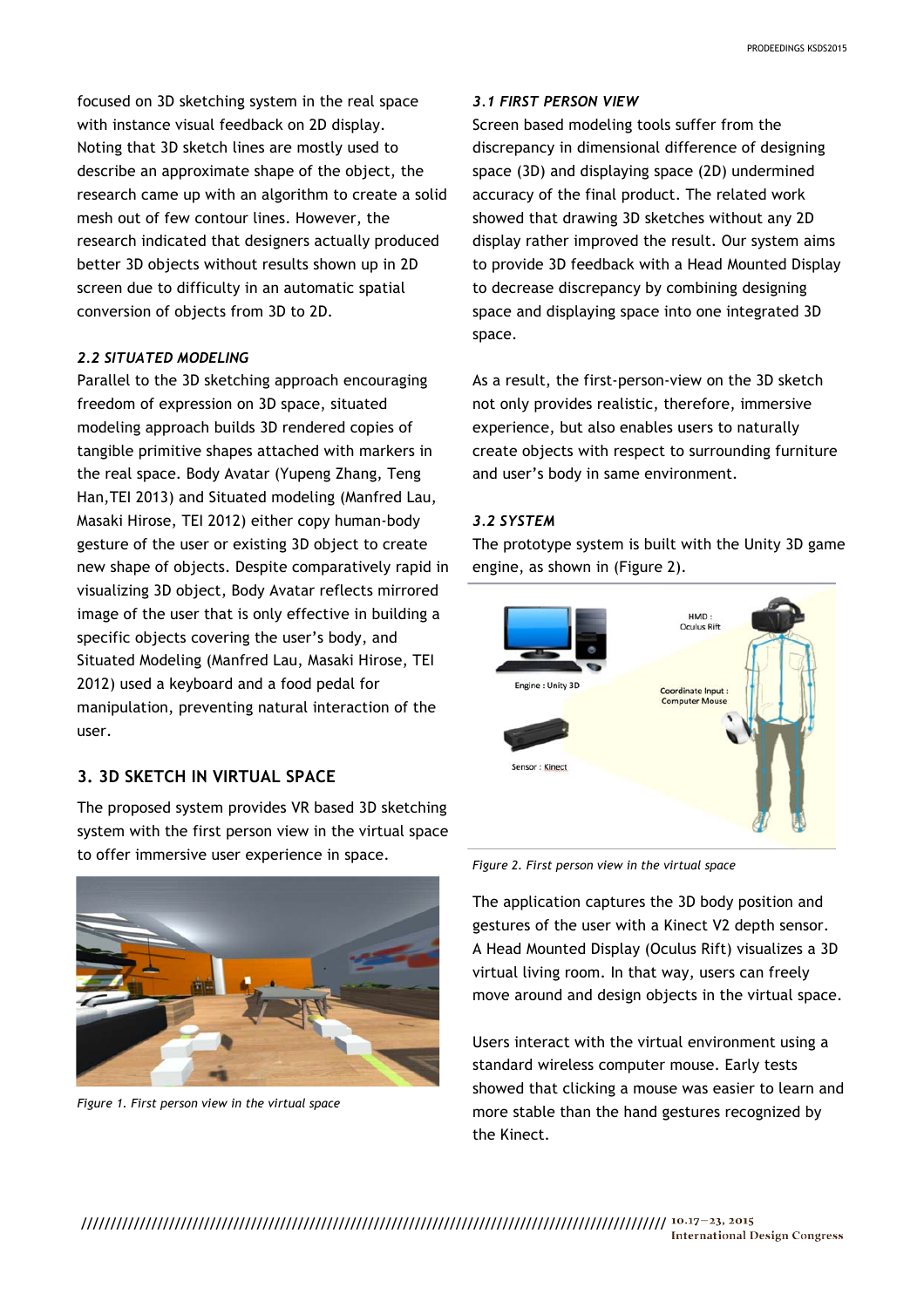#### *3.3 DRAWING IN 3D SPACE*

We implemented a simple drawing system that resembles a 3D airbrush. Objects are made from many small and colored spheres.

Objects can be created, moved around and exported to a 3D file.

A small sphere is visualized at the tip of the user's hand. When the left mouse button is pressed, this sphere is deposited in 3D space. When "dragging" the mouse in the 3D space, the spheres deposited along the trajectory form a line. Newly created spheres are linked as the children of the very first sphere to create a hierarchy so that they are easily editable in a group.

With the Scroll Button on the mouse, the color of the sphere can be changed. There is one special sphere that is drawn half transparent, for erasing spheres in the 3D space.



*Figure 3. Drawing lines in 3D space to create objects*

(Figure 3) shows the scene from the perspective of the user while sketching objects. The hands and arms of the user are depicted with lines and cubes as captured from the Kinect body skeleton.

When finish designing, users are able to move final object onto the desirable position to compare with the existing objects in the living room.

### *3.3 EXPORT TO 3D OBJECT FILE*

Created objects are exported using the OBJ file format as a large collection of spheres. The OBJ file format is versatile and can, for instance, be used by Autodesk 123D Make to fabricate the shapes using 3D printers or laser cutters. (Figure 4) shows one example of such ways to fabricate a final product.



*Figure 4. Simulation of an exported 3D object in Autodesk 123D for laser cutting*

# **4. WORKSHOP**

A small workshop session with three students (two female and one male) from an industrial design department was conducted to get early feedback on the system. The workshop was divided into two sessions: individual session and group session. The individual session started with a short explanation of the system and a few minutes of practice. Each of the participants was asked to model an existing product from a reference picture, and one product of his/her own design. After experiencing short designing stage, they went through group interview for 20 minutes to discuss the system. (Figure 5)



*Figure 5. Participants in the group interview*

#### *4.1 OBSERVATION AND FEEDBACK*

All of the participants agreed that they found the system interesting to sketch objects in the virtual space in which they felt absorbed to some extent to see themselves with body skeleton and instantly created objects on HMD. However, it was difficult to assure that system provides fully immersive experience because they were only able to move within only small range of area out of the whole